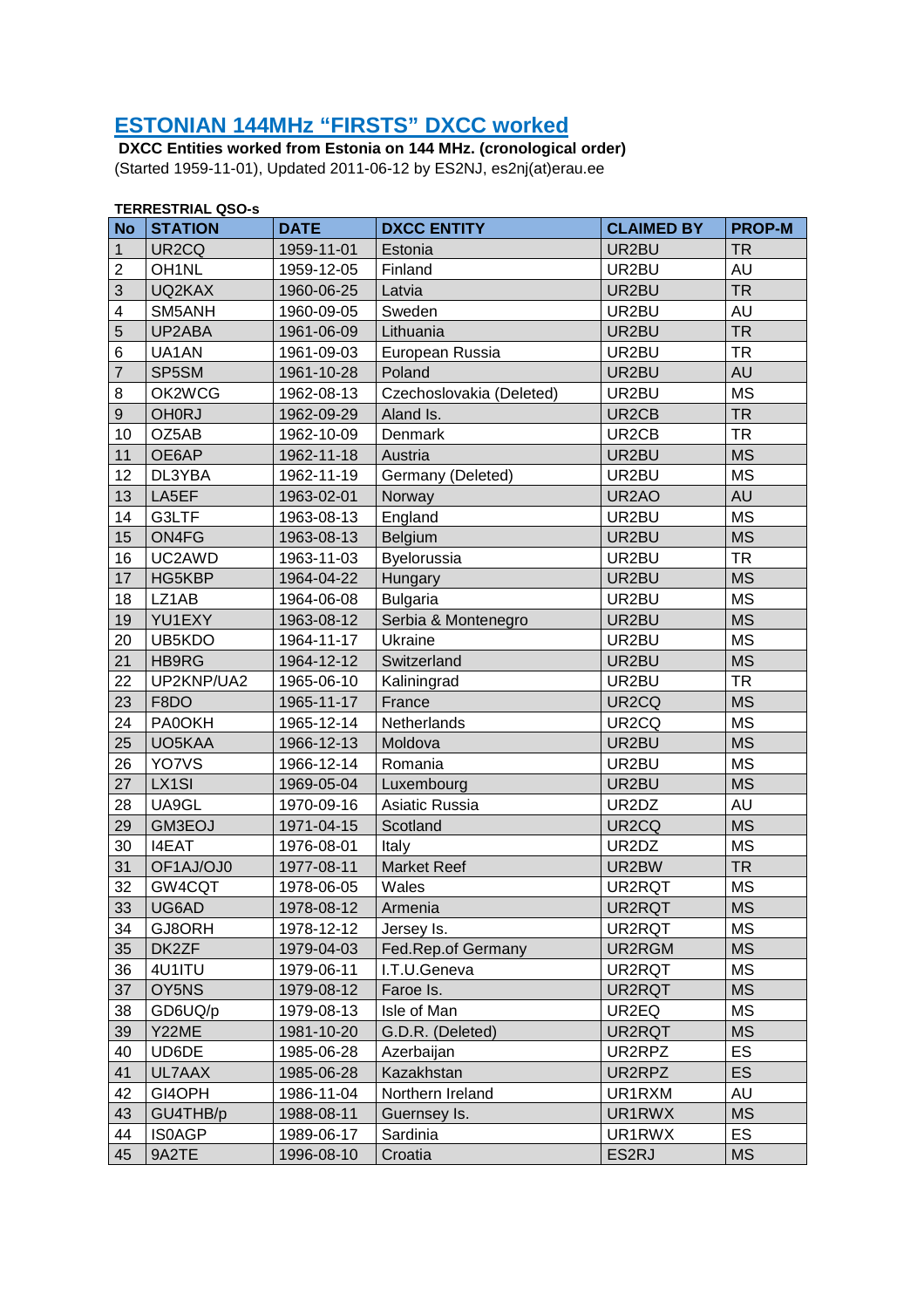| <b>No</b> | <b>STATION</b> | <b>DATE</b> | <b>DXCC ENTITY</b>    | <b>CLAIMED BY</b> | <b>PROP-M</b> |
|-----------|----------------|-------------|-----------------------|-------------------|---------------|
| 46        | S57TW          | 1996-08-12  | Slovenia              | ES2RJ             | MS            |
| 47        | HB0/HB9QQ      | 1997-01-04  | Liechtenstein         | ES2RJ             | <b>MS</b>     |
| 48        | 4J1FS          | 1998-05-24  | Malyj Vysotskij Is.   | ES6RQ             | ΤR            |
| 49        | OK1VMS         | 1998-09-25  | <b>Czech Republic</b> | ES2WX             | <b>TR</b>     |
| 50        | HV4NAC         | 1999-06-20  | Vatican               | ES2RJ             | ES            |
| 51        | OM5KM          | 1999-11-17  | Slovak Republic       | ES2RJ             | <b>MS</b>     |
| 52        | TA1ZK/0        | 2001-07-27  | Turkey                | <b>ES1II/8</b>    | ES            |
| 53        | Z32UC          | 2001-08-12  | Macedonia             | ES1RF             | <b>MS</b>     |
| 54        | T94DU          | 2001-11-18  | Bosnia-Herzegovina    | ES2RJ             | <b>MS</b>     |
| 55        | ZA/PA2CHR      | 2004-05-24  | Albania               | ES6RQ             | <b>MS</b>     |

## **EME QSO-s**

| <b>No</b>               | <b>STATION</b> | <b>DATE</b> | <b>DXCC ENTITY</b>          | <b>CLAIMED BY</b> | <b>PROP-M</b> |
|-------------------------|----------------|-------------|-----------------------------|-------------------|---------------|
| $\mathbf{1}$            | K1WHS          | 1982-01-08  | U.S.A.                      | UR2RQT            | <b>EME</b>    |
| $\overline{2}$          | VE2DFO         | 1982-01-09  | Canada                      | UR2RQT            | <b>EME</b>    |
| $\overline{3}$          | KG6DX          | 1983-12-13  | Guam                        | UR2RQT            | <b>EME</b>    |
| $\overline{\mathbf{4}}$ | C3URA          | 1988-08-05  | Andorra                     | UR2RQ             | <b>EME</b>    |
| 5                       | EA2LU          | 1988-10-22  | Spain                       | UR2RQ             | <b>EME</b>    |
| 6                       | SV1BTR         | 2001-07-31  | Greece                      | ES8X              | <b>EME</b>    |
| $\overline{7}$          | JH5FOQ         | 2002-01-04  | Japan                       | ES6RQ             | <b>EME</b>    |
| 8                       | 9H1PA          | 2002-01-06  | Malta                       | ES6RQ             | <b>EME</b>    |
| $\mathsf 9$             | ZS6ALE         | 2002-03-23  | South Africa                | ES6RQ             | <b>EME</b>    |
| 10                      | LU7DZ          | 2002-03-23  | Argentina                   | ES6RQ             | <b>EME</b>    |
| 11                      | <b>VK2KU</b>   | 2002-12-23  | Australia                   | ES6RQ             | <b>EME</b>    |
| 12                      | ZL3TY          | 2002-12-24  | New-Zealand                 | ES6RQ             | <b>EME</b>    |
| 13                      | AL7EB          | 2003-01-19  | Alaska                      | ES6RQ             | <b>EME</b>    |
| 14                      | EI4DQ          | 2003-02-16  | Ireland                     | ES6RQ             | <b>EME</b>    |
| 15                      | T7/IW2BSQ      | 2003-05-04  | San Marino                  | ES6RQ             | <b>EME</b>    |
| 16                      | TK5JJ          | 2003-11-16  | Corsica                     | ES6RQ             | <b>EME</b>    |
| 17                      | 5T5SN          | 2004-01-24  | Mauritania                  | ES6RQ             | <b>EME</b>    |
| 18                      | XE2AT          | 2004-11-07  | Mexico                      | ES6RQ             | <b>EME</b>    |
| 19                      | EA6VQ          | 2004-11-20  | Balearic Is.                | ES6RQ             | <b>EME</b>    |
| 20                      | EB8ANY         | 2004-12-05  | Canary Is.                  | ES6RQ             | <b>EME</b>    |
| 21                      | HI3TEJ         | 2004-12-19  | Dominican Republic          | ES6RQ             | <b>EME</b>    |
| 22                      | 5B4AD          | 2004-12-21  | Cyprus                      | ES6RQ             | <b>EME</b>    |
| 23                      | J3/K5AND       | 2005-07-01  | Grenada                     | ES6RQ             | <b>EME</b>    |
| 24                      | PY2SRB         | 2005-07-25  | <b>Brazil</b>               | ES6RQ             | <b>EME</b>    |
| 25                      | A6/RV6LNA      | 2005-08-12  | <b>United Arab Emirates</b> | ES6RQ             | <b>EME</b>    |
| 26                      | KC4/W1MRQ      | 2005-08-13  | Antarctica                  | ES6RQ             | <b>EME</b>    |
| 27                      | VK9CMO         | 2005-08-21  | Cocos Keeling Is.           | ES6RQ             | <b>EME</b>    |
| 28                      | VK9XMO         | 2005-09-05  | Christmas Is.               | ES6RQ             | <b>EME</b>    |
| 29                      | WP4G           | 2005-09-07  | Puerto Rico                 | ES6RQ             | <b>EME</b>    |
| 30                      | PJ7/ON4QX      | 2005-09-21  | St. Maarten                 | ES6RQ             | <b>EME</b>    |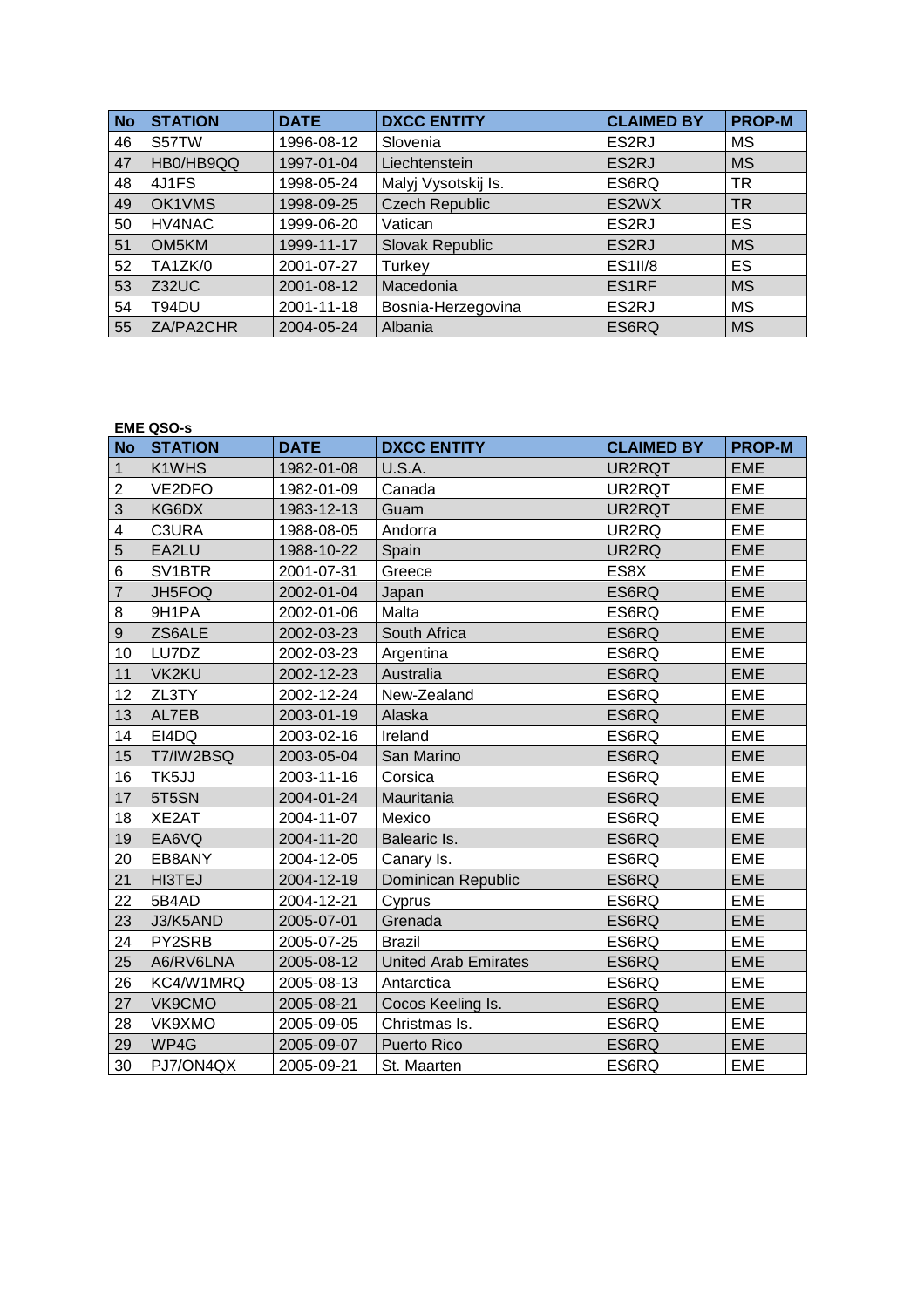| <b>No</b> | <b>STATION</b>     | <b>DATE</b> | <b>DXCC ENTITY</b> | <b>CLAIMED BY</b> | <b>PROP-M</b> |
|-----------|--------------------|-------------|--------------------|-------------------|---------------|
| 31        | KH6/W7EME          | 2005-09-21  | Hawaii             | ES6RQ             | <b>EME</b>    |
| 32        | SV5BYR             | 2005-10-23  | Dodecanese         | ES6RQ             | <b>EME</b>    |
| 33        | CT3/SV8CS          | 2005-10-29  | Madeira            | ES6RQ             | <b>EME</b>    |
| 34        | <b>3V8SS</b>       | 2005-12-10  | Tunisia            | ES6RQ             | <b>EME</b>    |
| 35        | CT1HZE             | 2005-11-29  | Portugal           | ES6RQ             | <b>EME</b>    |
| 36        | S79HP              | 2006-01-14  | Seychelles         | ES6RQ             | <b>EME</b>    |
| 37        | 3Y0X               | 2006-02-13  | Peter One Island   | ES6RQ             | <b>EME</b>    |
| 38        | CN8LI              | 2006-03-10  | Morocco            | ES6RQ             | <b>EME</b>    |
| 39        | DZ1JP              | 2006-03-10  | Phillipines        | ES6RQ             | <b>EME</b>    |
| 40        | FM5CS              | 2006-03-31  | Martinique         | ES6RQ             | <b>EME</b>    |
| 41        | OA4CVT             | 2006-04-16  | Peru               | ES6RQ             | <b>EME</b>    |
| 42        | VU <sub>4</sub> AN | 2006-04-21  | Andaman Island     | ES6RQ             | <b>EME</b>    |
| 43        | 6V7A               | 2006-05-12  | Senegal            | ES6RQ             | <b>EME</b>    |
| 44        | 4S7CCG             | 2006-05-21  | Sri Lanka          | ES6RQ             | <b>EME</b>    |
| 45        | 9J2JD              | 2006-05-25  | Zambia             | ES6RQ             | <b>EME</b>    |
| 46        | TF/DL2NUD          | 2006-05-30  | Iceland            | ES6RQ             | <b>EME</b>    |
| 47        | A71AW              | 2006-05-31  | Quatar             | ES6RQ             | <b>EME</b>    |
| 48        | 7Q7JE              | 2006-07-02  | Malawi             | ES6RQ             | <b>EME</b>    |
| 49        | C91JE              | 2006-07-14  | Mozambique         | ES6RQ             | <b>EME</b>    |
| 50        | YU6/OK2VZE         | 2006-08-11  | Montenegro         | ES6RQ             | <b>EME</b>    |
| 51        | <b>5A7A</b>        | 2006-11-17  | Libya              | ES6RQ             | <b>EME</b>    |
| 52        | TZ6NS              | 2006-11-24  | Mali               | ES6RQ             | <b>EME</b>    |
| 53        | <b>J79DI</b>       | 2006-11-29  | Dominica           | ES6RQ             | <b>EME</b>    |
| 54        | 7Z1SJ              | 2006-12-26  | Saudi Arabia       | ES6RQ             | <b>EME</b>    |
| 55        | SV9GPV             | 2007-03-05  | Crete              | ES6RQ             | <b>EME</b>    |
| 56        | 3DA0HL             | 2007-03-17  | Swaziland          | ES6RQ             | <b>EME</b>    |
| 57        | ZB2/DF2ZC          | 2007-04-21  | Gibraltar          | ES6RQ             | <b>EME</b>    |
| 58        | PJ4EME             | 2007-06-08  | Neth.Antilles      | ES6RQ             | <b>EME</b>    |
| 59        | <b>A25OB</b>       | 2007-07-06  | <b>Botswana</b>    | ES6RQ             | <b>EME</b>    |
| 60        | D44TD              | 2007-08-02  | Cape Verde         | ES6RQ             | <b>EME</b>    |
| 61        | 9K2YM              | 2007-08-11  | Kuwait             | ES6RQ             | <b>EME</b>    |
| 62        | VR2KW              | 2007-11-25  | Hong Kong          | ES6RQ             | <b>EME</b>    |
| 63        | 3X5A               | 2007-11-27  | Guinea             | ES6RQ             | <b>EME</b>    |
| 64        | BY7PP              | 2008-01-23  | China              | ES6RQ             | <b>EME</b>    |
| 65        | <b>DXOEME</b>      | 2008-02-16  | Philippines        | ES6RQ             | <b>EME</b>    |
| 66        | JD1BMP             | 2008-02-20  | Ogasawara          | ES6RQ             | <b>EME</b>    |
| 67        | HL4GHT             | 2008-03-17  | South Korea        | ES6RQ             | <b>EME</b>    |
| 68        | ET3AA              | 2008-04-13  | Ethiopia           | ES6RQ             | <b>EME</b>    |
| 69        | BX1AD              | 2008-04-13  | Taiwan             | ES6RQ             | <b>EME</b>    |
| 70        | <b>T61AA</b>       | 2008-05-05  | Afghanistan        | ES6RQ             | <b>EME</b>    |
| 71        | JW5E               | 2008-06-02  | Svalbard           | ES6RQ             | <b>EME</b>    |
| 72        | UK/DL9LBH          | 2008-06-29  | Uzbekistan         | ES6RQ             | <b>EME</b>    |
| 73        | SU1KM              | 2008-07-01  | Egypt              | ES6RQ             | <b>EME</b>    |
| 74        | OX3LX              | 2008-07-21  | Greenland          | ES6RQ             | <b>EME</b>    |
| 75        | 5R8EM              | 2008-09-21  | Madagascar         | ES6RQ             | EME           |